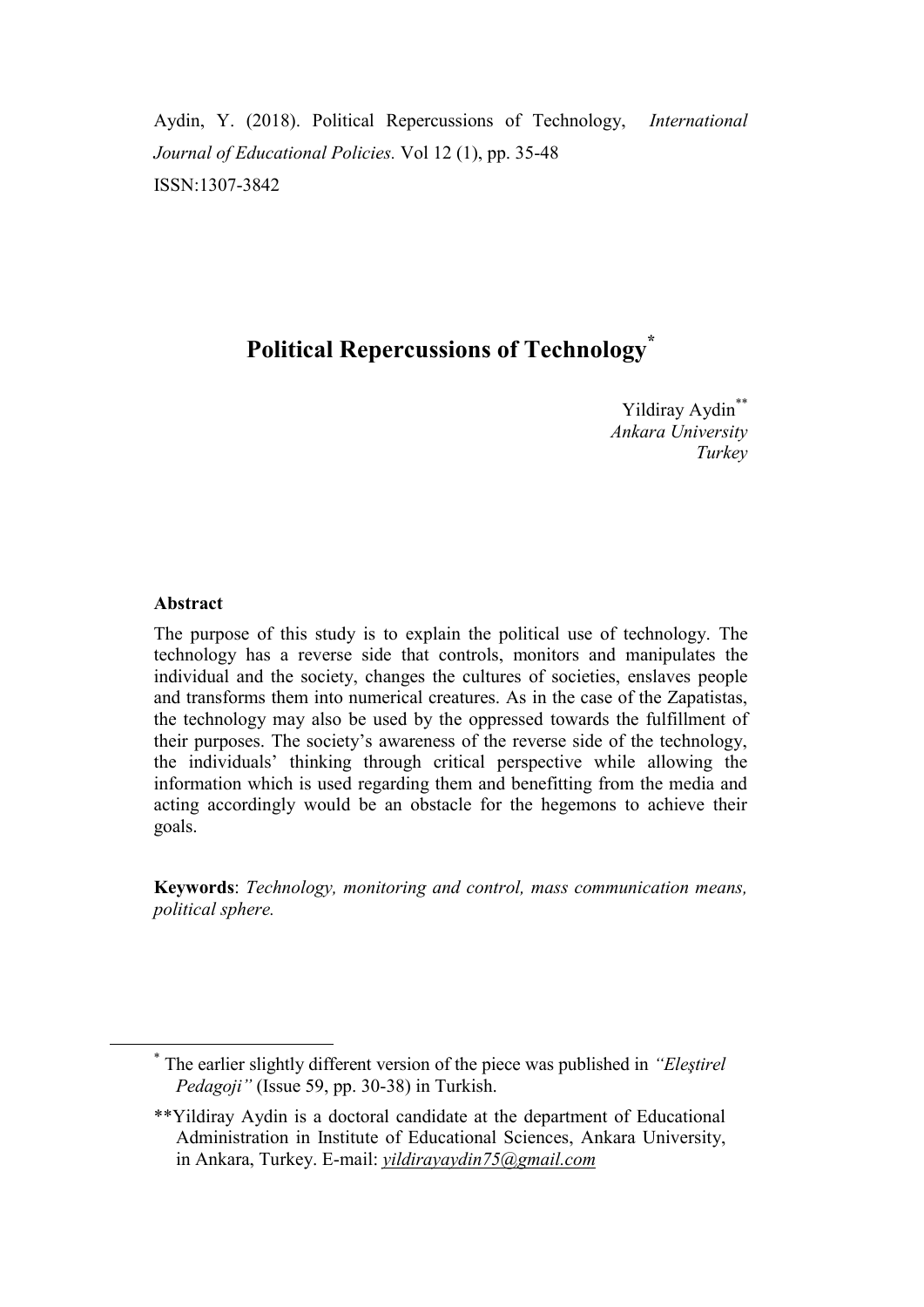## **Introduction**

People who wanted to control the nature and their environment have created the technology. Within the historical processes the technology has objectified the people who have created it (Heidegger, 1954/1998), and it has influenced the "political sphere" just like many other areas that arrange the social life. The political sphere is both a sphere of power relations and a sphere that aims to transform the power relations that provide the structure of this sphere (Bordieu, 1981; cited in: Kardeş, 2014, p. 176). The technological products are used by the hegemons for the purposes of controlling and manipulating the society, and recreating the dominant ideology. This function implies the political impact or use of the technology. Freeman and Soete (2003) express the place of technology in our lives by the following statements:

We either see the technology as a means for enslavement and destruction of humanity just like Marcuse, the sociologist or Simone de Beauvoir the novelist or as a power that would primarily provide freedom just like Adam Smith or Marx. We are all located in the middle of the developmental process of the technology. No matter how much we want we can't avoid its impact on our daily lives and the moral, social or economic dichotomies that it poses. We can either curse it or glorify it; however we can't ignore it (Freeman and Soete, 2003; cited in: Demirhan, 2010, p. 343).

The dystopian authors, namely Huxley (1932/2014), Orwell (1949/2004) and Bradbury (1953/2012) have elaborated the societies in their novels in detail which are monitored, controlled, designed and created by the help of technology according to the demands of the totalitarian governments. Many years after these authors, the use of the technology by the hegemons to monitor the society has attracted the attention of the social scientists. According to Lyon (2010) the notion of "surveillance society" was first used in the mid-1980s by sociologist Gary T. Marx. And briefly after that historian David Flaherty has indicated that the Western countries generally have become surveillance societies "as a component of becoming information society." Lyon (1994, p.4) described surveillance society as the society where certain details of the personal life are collected, processed and stored every day in the big computer databases that belong to big companies and government offices.

In the literature, there is plenty of studies regarding the use of the cinema in manipulating the society (Akyıl, 2017; Erdoğan, 2006; Güçhan, 1993; Karakoç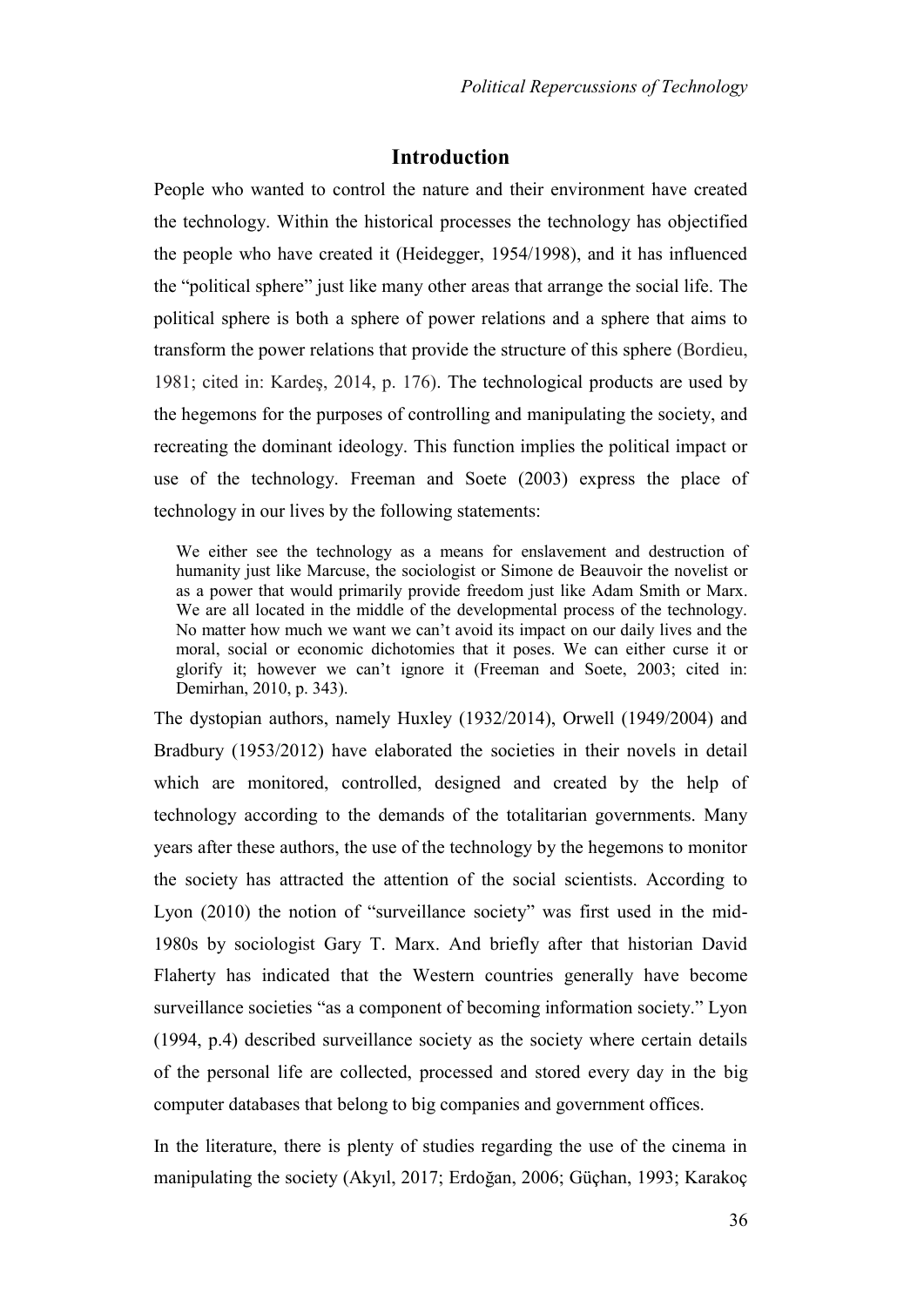and Mert, 2013), technological surveillance of the society (Lida, 2008; Sucu, 2011), surveillance and control of the society through the means of mass communication (Turan and Esenoğlu, 2006; Yaylagül, 2013a) and media (Özkan, 2006). However, in the literature there is no study that addresses the political ramifications of technology through a holistic approach. The purpose of this study is to explain how technology is used in tracking, monitoring, controlling, manipulating and maintaining the permanence of the hegemonic ideology.

## **Power of Technology**

The economic and political consequences of the technological developments may be extremely powerful, destructive and transformative or they may strengthen the already existing hegemony. The potential of the technology may be provided as an example which allows determining the winner in the wars between states and classes such as the establishment of new states through the destruction of the castles of the feudal lords due to the development of technology of weaponry (cannons and rifles) during the establishment of the European states (Aksoy, 2014). Hazar (2012) also indicates that in the historical processes, an evolution related to the technology and sciences was observed in the weaponry used by the militaries and this evolution allowed the dominant nations, which came to the superior position in technology and scientific development, to come to the influential and dominant position in world politics. The saddest examples of transformation of the technical developments into weapons are the atomic bombs that were detonated in Hiroshima and Nagasaki during the Second World War. On the other hand, the technologically advanced Western countries have been trying to supply the necessary energy for their industries from the Middle Eastern oil. And the Middle Eastern countries are dependent on the West in terms of knowledge of production which is known as know-how. This mutual dependence does not work in a way which is compatible for the interests of both parties. The West, as the party exploiting the Middle East, is more advantageous in this relationship. Thus, the underdevelopment margin of the region has not been eliminated (Akbaş, Babahanoğlu and Çaylı, 2016). Additionally, this relationship creates underdevelopment and dependency as it happened in the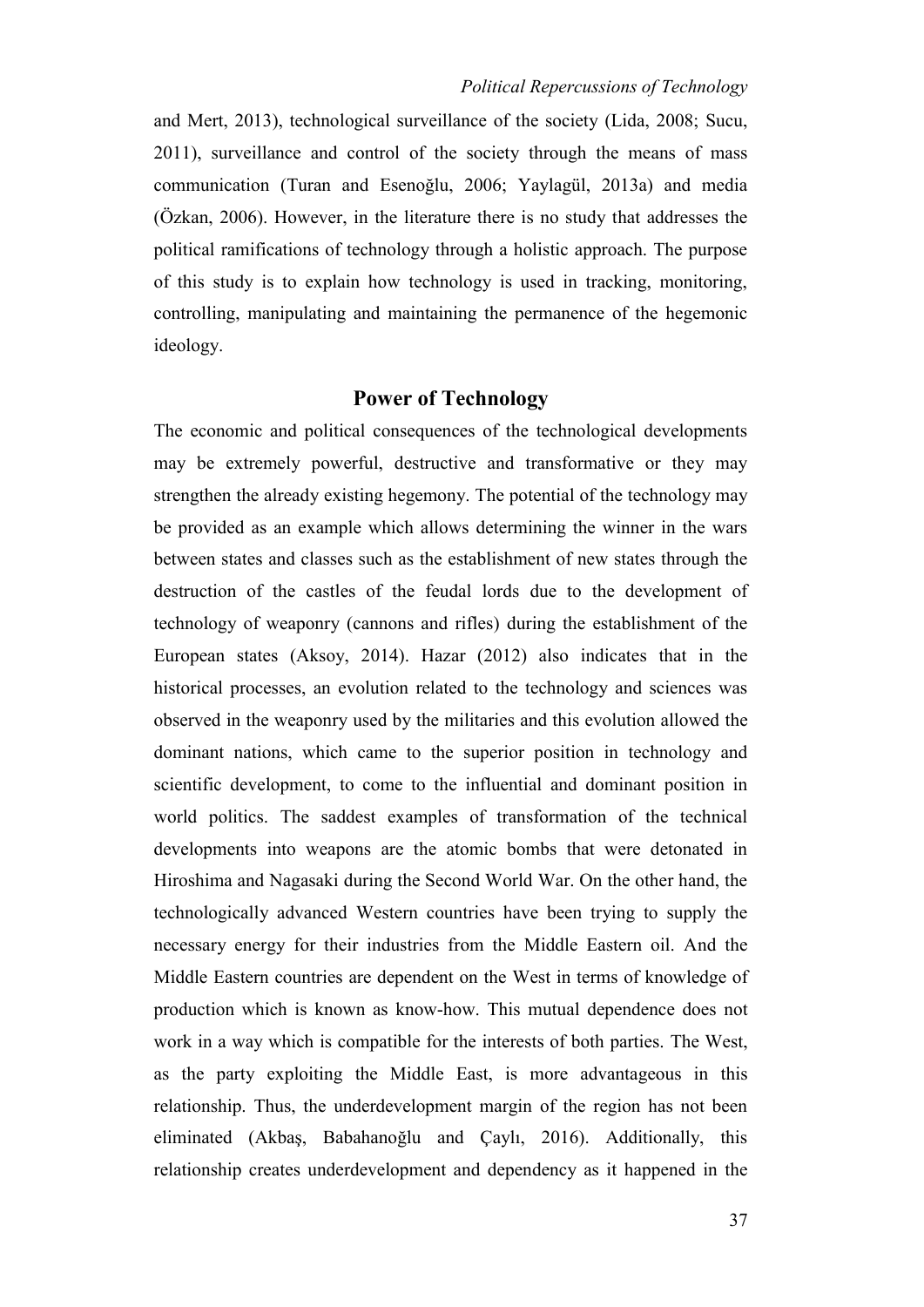relationship of colonialization. At this point, it may be said that the power which holds the technology establishes its hegemony over the other sections of the society and similarly in the relations between the states, the countries which develop and transfer technology call the shots and use the technology to oppress and exploit other countries.

# **Technology in Tracking, Monitoring, Controlling and Manipulating the Society and in Maintaining the Permanence of the Hegemonic Ideology**

According to Lyon (2003, p. 161), surveillance is a distinguishing product of the modern world. Detailed personal information followed up by many institutions such as filling out forms regarding identity information, fingerprints, urine and blood tests have never been requested in a routine and systematic way before the emergence of modern bureaucracies. Nowadays in the so-called advanced societies the daily lives of people are recorded by various organizations and institutions and limited through monitoring and inspection. Additionally, the methods of collecting, keeping, processing and obtaining personal information are pretty modern in terms of their dependence on rational techniques and new technologies. Turan ve Esenoğlu (2006) point out that the technology, which is said to ease our lives, make the world a smaller place and thusly liberate us by creating more leisure time, makes us more easily traceable, recordable and manageable. The *Panopticon* of Bentham, which is an architectural form for surveillance, has experienced a shift from the architecture to the technological devices through the technological developments in the contemporary world. The architectural surveillance is replaced by the electronic surveillance. In other words, the period of "technological *Panopticon*" has started (Lida, 2008). The major reason for surveillance is the sovereign's or authority's demand to know which wishes to maintain its sovereignty. The establishment and maintenance of sovereignty depends on knowledge, thusly on surveillance (Tosun, 2015). Sucu (2011) calls everything which monitors individuals "monitoring powers" such as the internet, the MOBESE system (Mobile Electronic System Integration), bosses of organizations and the ATM cameras. On the other hand, the flow of information is under surveillance. The fast development of information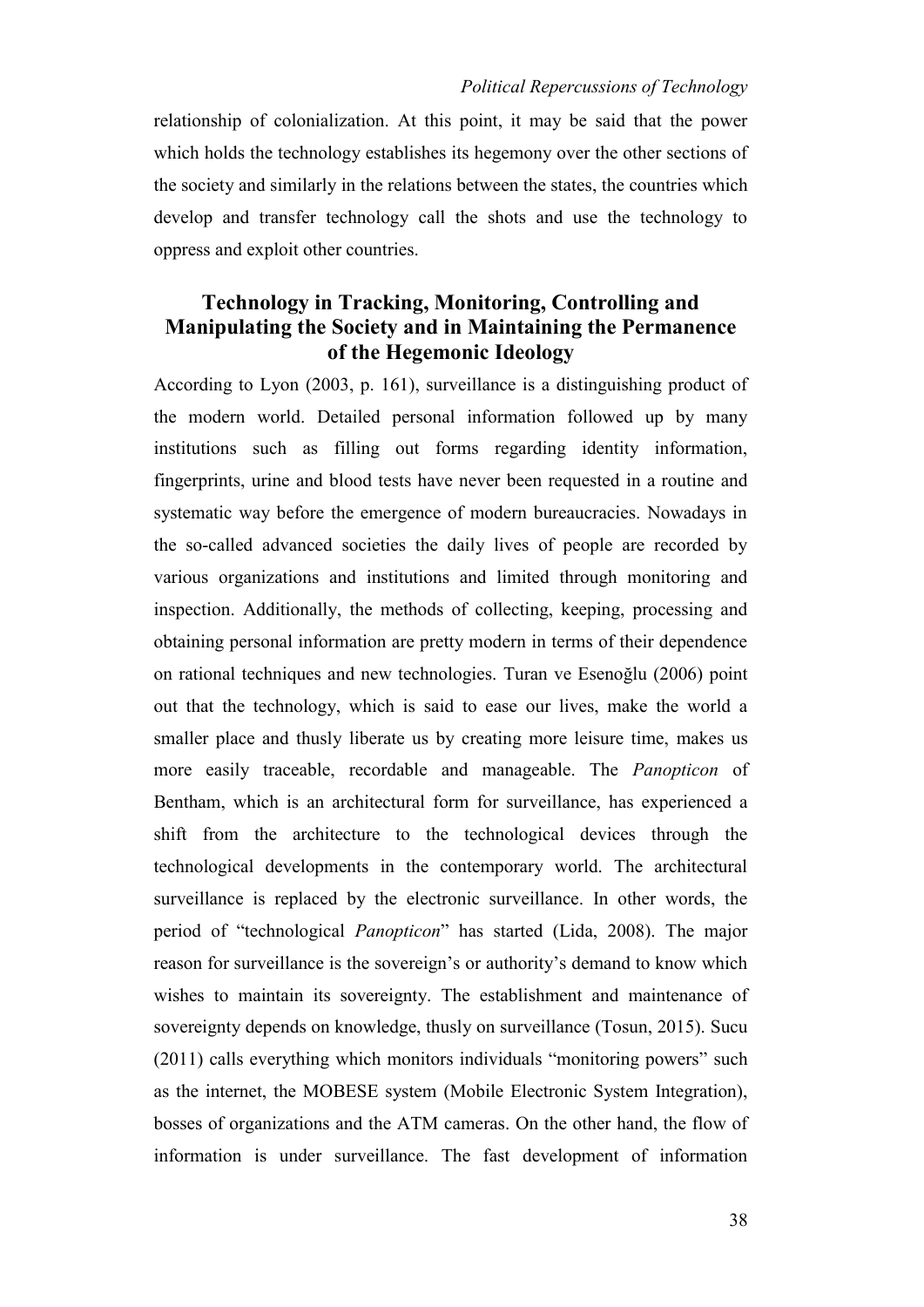technologies allowed the performance of monitoring of the flow of information over the computer networks (Tosun, 2015). Sucu (2011) indicates that by controlling people all the time, the monitoring powers always inspect whether the established order functions in the way that they want and the loyalty of the people continue or not. Additionally, the internalization of surveillance by the monitored is also relevant. Foucault (2012 p.95) expresses this situation by the following words: "Everyone who feels the prying gaze and its weight on himself/herself internalizes the gaze so much so that they reach to a point where they monitor themselves; thusly everyone would carry out this type of monitoring on and against themselves." At this point, the individual's limitation and control of his/her own actions and thoughts become relevant. Nowadays, the scope of surveillance activities of the states has expended significantly. The states monitor what is inside their boundaries as well as what is outside of their boundaries. The National Security Agency (NSA) in the U.S. has established a big center in the Utah desert to monitor, analyze and intervene into the internet communication of the world when needed. Additionally, it is known that the NSA monitors phone calls through different software. China has used the internet to determine and censor the dissidents. Similarly, Vietnam used computer viruses to monitor private data of the opposition protesting the internet and state mining policies (Richards, 2012; pp. 1934 - 1938). On the other hand, the internet serves cultural imperialism. As the internet was invented in the U.S., includes and spreads the dominant values of the U.S. and reflects the individualistic worldview of the U.S. The internet spreads the American culture to the rest of the world including American English besides American products. Thus, the internet becomes a tool for cultural imperialism (Underwood, 2002, cited in: Yaylagül, 2013b, pp. 226 - 227).

The mass communication tools just serve for transmitting information (Yeşil, 2015, p. 145). It may be said that the developments in the mass communication technologies significantly made it easier for the hegemons to accommodate their ideologies within the society or in other words to get the society to consent to the ideology of the hegemons. Baudrillard (2008) points out to the fact that in the contemporary societies, the major ideology becomes legitimate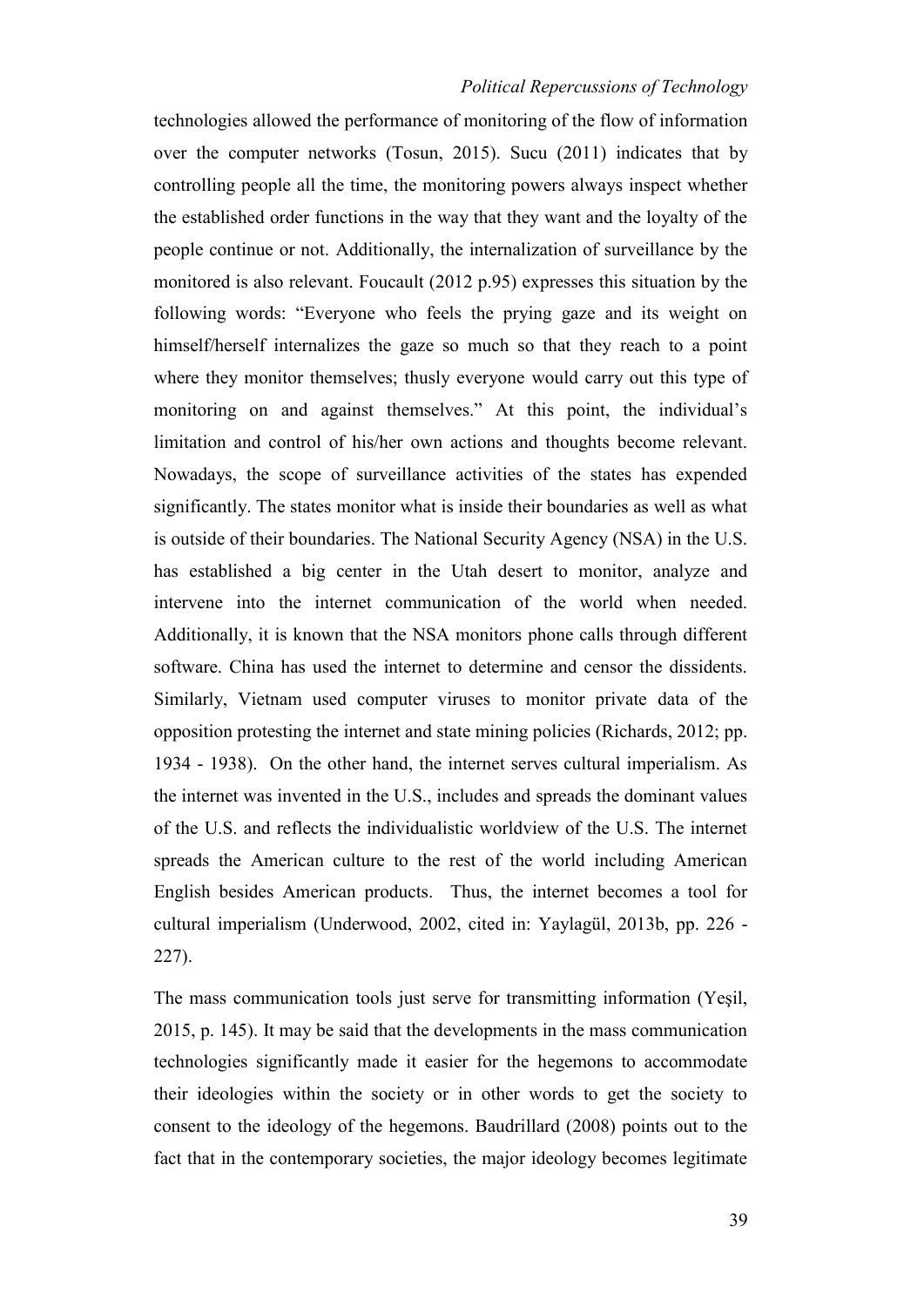by being recreated through the means of mass communication. Golding and Murdock (1979) point out that the capitalists who control the means of production in the capitalist societies also control the means that allow the production and distribution of thoughts (cited in: Yaylagül, 2013). The messages, which are packaged by the international organizations and transmitted by the technology, manipulate the masses. The masses are deceived by the advertisements, convinced by the propagandas, and entertained by the shows. All scientific methods applied for selling products are also used to sell thoughts and the thoughts, which are decorated and packaged, find their buyers (Girgin, 2002). It is known that the segmentation and targeting approaches that help marketing commercial goods and services are regularly used for marketing political candidates in elections (Gandy, 1989, p. 69). Including the newspapers and radios, all of the means of mass communication are used by the individuals, states and global companies in monitoring and following up the society and make them more manageable. It is emphasized by Turan and Esenoğlu (2006) that due to the dreams that the means of mass communication provide individuals and make them experience the with a very low cost, they are used both to disseminate an idea and an ideology, and to reduce individual shocks and crises and thusly to prevent social explosions and provide the maintenance of the existing order and serve as an electronic sedative. Karakoç and Mert (2013) indicate that although the owners of the media having the means of mass communication and the members of the media occasionally make independent broadcasting, they mostly submit to the ideology of the power. On the other hand, the owners of the media implement an editorial policy in line with the wishes of the power due to reasons such as establishing relations with the political power, obtaining benefits and having a say in the political realm (Özkan, 2006).

Alongside with the multinational companies, the technological, political, economic and military changes spread fast. The international technology companies such as Apple, Facebook, Samsung, Google, Linkedin, Microsoft, Twitter, Instagram and Yahoo not only provide communication for the whole world through the data networks that they have established but also they occasionally use the power that they have against the states or mediate its use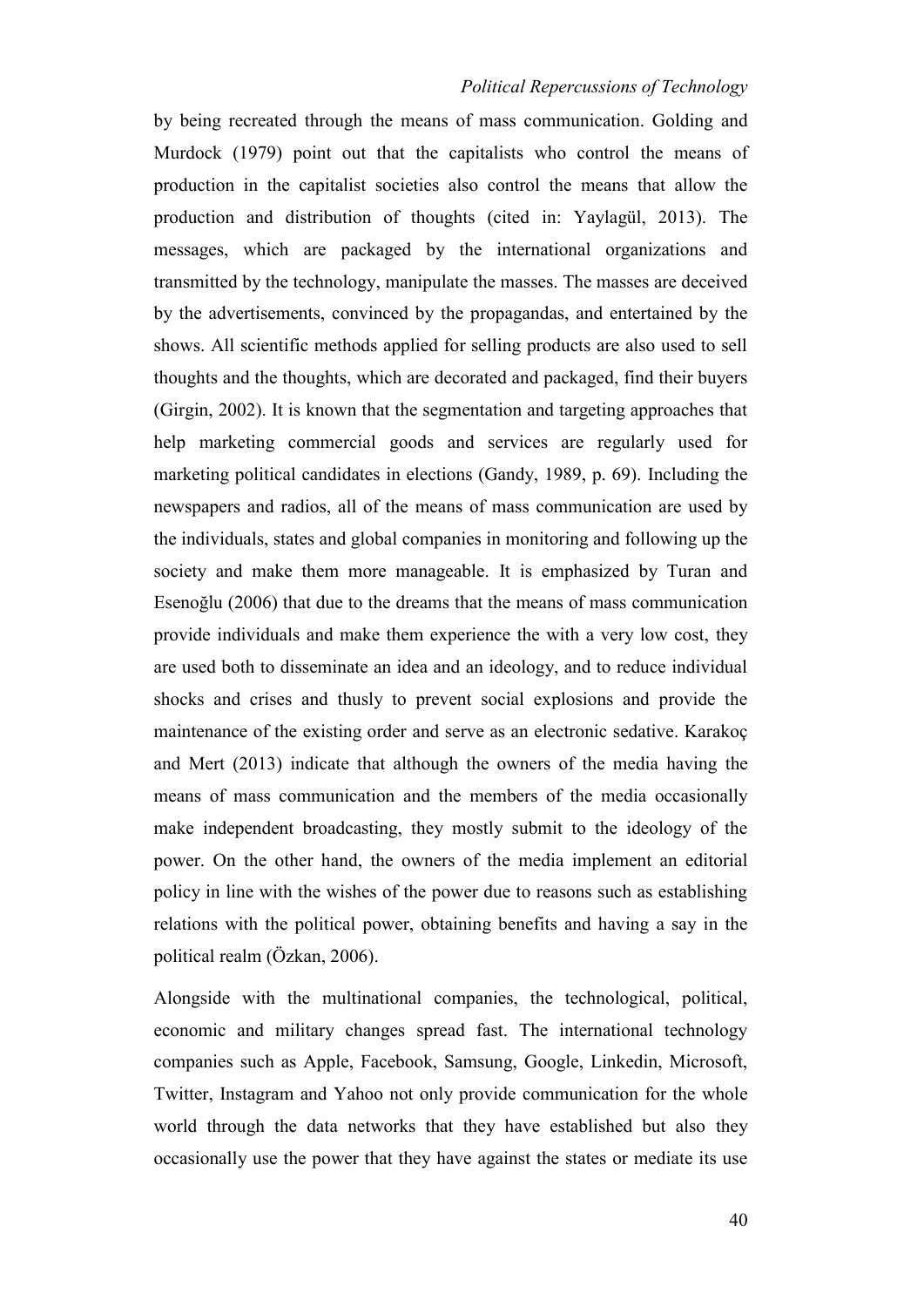(Akbaş et. al., 2016). Soros (2004) indicates that the international companies have a say in the shaping and manipulating the level of prosperity, political structures and social cultures of countries due to the fact that nowadays the capital has become a factor of production having the characteristics of free movement just like goods and services. In this regard, it may be argued that the global companies may not just be seen as an economic power, they also have political dimensions and establish dominance over societies and states.

The cinema is one of the mass communication means that may directly or indirectly influence people. It has had a significant psycho-political impact on viewers as it presents the reality in a powerful and convincing way. Sometimes it conveys its messages to the viewers overtly in a way that everyone may understand, and sometimes covertly by targeting the viewers' sub consciousness (Karakoç and Mert, 2013). Through its contents, the cinema reflects the beliefs, attitudes and values of the society where it exists at the time. In other words, the dominant ideology in the society is further reinforced by the ideology presented in the movies. The change that would or might take place in the contents of the movies is regarded as an indicator that a change also took place in the values, beliefs and perspectives of the larger sections of that society (Güçhan, 1993). While the propaganda cinema which plays an important role in international relations was shaped through the wars in the previous years, the contemporary cinema is shaped by being influenced from the concepts such as culture, welfare state, equality, terrorism and human rights. Thus, the subjects of the cinema change over time according to the conditions of each period (Akyıl, 2017). Especially, the imperialist states have been using the cinema alongside with economic and political pressures in imposing their own ideologies and worldviews to the nations that are under their hegemony (Karakoç and Mert, 2013). At the same time, the cinema is used in removing a failure and a fiasco of the state in the field of politics by processing it through the process of cinematic representation with the help of emotional exploitation and ideological propaganda. Erdoğan (2006) indicates that on one hand, the Hollywood movies which were shot before and after the American defeat in Vietnam treat and exploit American nationalistic feelings, and on the other hand they attempt to remove aggressiveness and psychology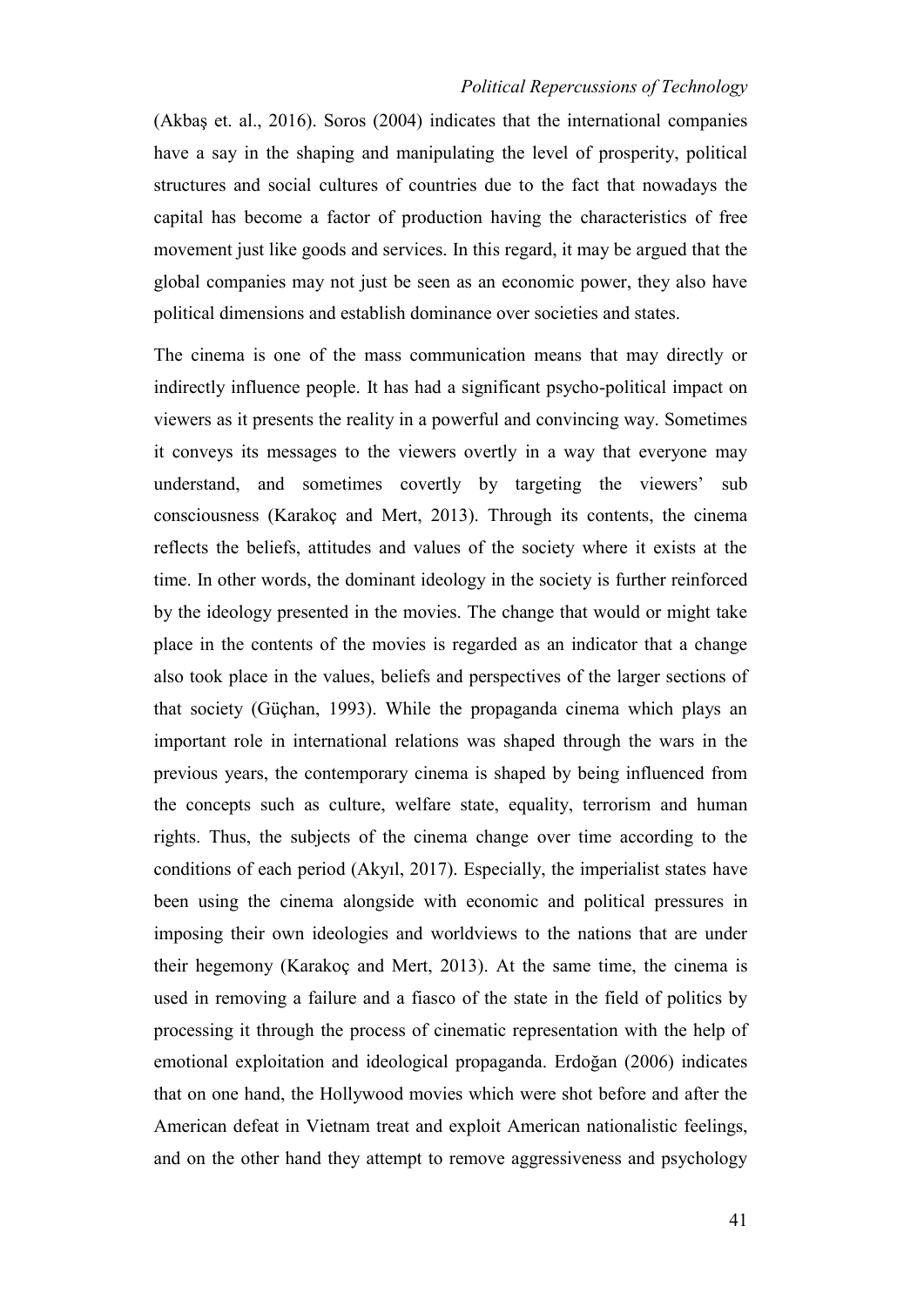of defeat through the narratives of heroism, righteousness and rightfulness presented by repeated representative fictions and at the same time they fuel feelings of enmity and also provide huge economic profits. What can be made against the fact that the technology is a means for monitoring and manipulating people and it objectifies them? Here, Aksoy (2017) argues that for the experiences regarding technology to finally transform into praxis as a practice of liberation by getting rid of being a process that objectifies people, thinking about technology and especially thinking about it without avoiding the critical perspective regarding technology is important.

# **Use of Communication Technology by the Oppressed: The Zapatista Movement Example**

The technology does not only serve the hegemons. The oppressed also benefit from the products of the technology and especially the internet in announcing their struggles and in obtaining success. The action of the Zapatistas<sup>\*\*\*</sup> was mostly based on communication strategies which they started on 1 January 1994 and where they openly challenged Neoliberalism and the NAFTA (Tağ Kalafatoğlu, 2015). The bases of those strategies were composed of both carrying the Zapatistas' messages from Chiapas to the rest of the world and using telecommunications, videos and computer-based communication in forming a global network of solidarity groups literally surrounding the oppressive purposes of the Mexican government (Castells, 2006). Through a declaration, the Zapatista community, which came from various cities of Chiapas and whose number ranged between 2000 and 4000, declared that it has started a war against the government on behalf of the freedom of Mexico and poor Chiapas people. This declaration was conveyed to the CNN through the cell phone of a student and thusly the attention of the foreign journalists was attracted to the performed action. During those days, by holding a press conference, the Zapatistas announced to the rest of the world that they have completely strayed away from their old Marxist ideological bases and their

<u>.</u>

<sup>\*\*\*</sup> According to Castells (2006, p. 109) the Zapatistas are not destructive rebels, they are legitimate rebels. They are Mexican patriots who armed themselves against foreign domination which came in newer forms alongside with the American imperialism. They are democrats, and they refer to the 39<sup>th</sup> Article of the Mexican Constitution which mentions "the right of the people to make changes in the type of the government or to change the type of the government"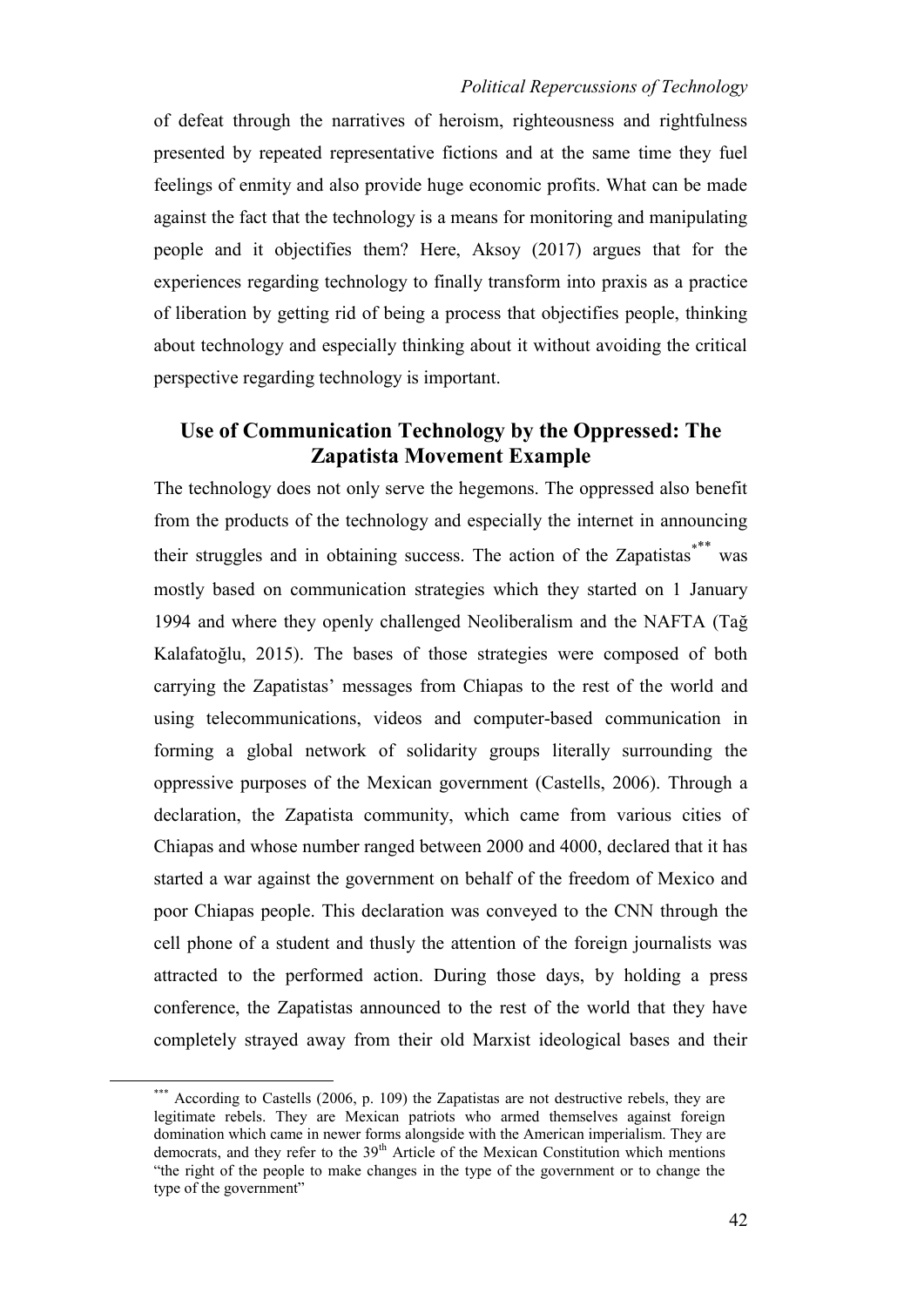demands originated only from the local cultures, the problems of the Mexican natives needed to be realized and they demanded real democracy. Additionally, they also requested the removal of Mexico from the NAFTA which spoiled the socio-economic balance of the Mexican peasantry. For that purpose, the Zapatistas invited the international Red Cross to the region to initiate a peaceful social movement and the international human rights organizations to investigate the situation in Chiapas (Tunç, 2005). The Zapatistas managed to convey their messages to the larger audiences around the world through facsimile and e-mail messages despite the isolation attempts of the government (Cleaver, 2012; cited in: Tağ Kalafatoğlu, 2015). In the meanwhile the government forces entered Chiapas and skirmishes broke out. However the due to the relationship of the Zapatistas with the international media, the military response of the Mexican government attracted many European, American and Canadian human rights organizations and organizations that struggle for protection of native cultures to the Chiapas region. The purpose of those groups was to ensure the reconciliation between the Zapatistas and the government regarding democratic reform following the ceasefire. On January  $12<sup>th</sup>$ , surprisingly the Head of Mexican State accepted to end the armed conflict and to initiate negotiations (Tunç, 2005). The technological means of the oppressed allowed them to express themselves to the rest of the world, find support and succeed in their actions.

### **Discussion and Conclusion**

Richards (2012, pp. 1964 - 1965) indicates that the reasoning of monitoring carried out by the public or private actors is important, and in some cases monitoring might be necessary, however the unlimited monitoring of the intellectual activities of the individual threatens the mental freedom that the political institutions prescribe. By pointing out to the development of modern surveillance technology, Gandy (1989, p. 62) indicates that the newly developed surveillance tools serve various functions such as determining the identities and statuses of individuals including their state of mind. At this point, Richards (2012, p. 1965) argues that the surveillance should be limited by legal and social rules and a balance of power needs to be created between individuals, companies and governments who do not compromise civil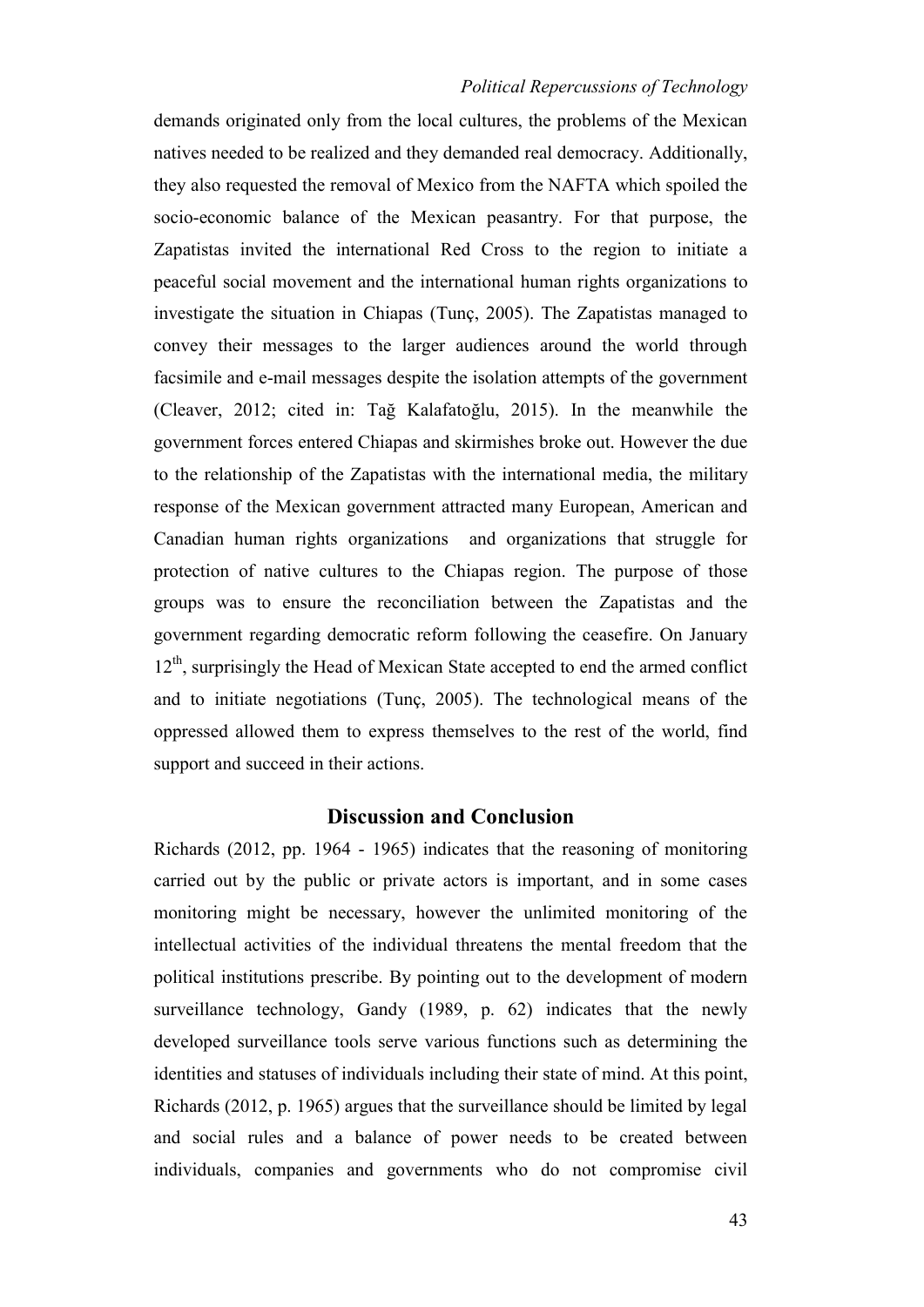liberties. However, it may be said that it is not possible to maintain a balance of power between the rights and freedoms that individualism necessitates and the surveillance that the companies and governments carry out with the purpose of controlling, manipulating and transforming the society.

Yeşil (2015, p. 154) indicates that monopolization in the media takes place for the purposes of both obtaining economic gains and disseminating culture and ideology to the society and from time to time political powers encourage monopolization in the media. Karakoç and Mert (2013) argue that the media may change the agenda, direct the events and misinform the society however the authority rests in the power and the media, which fails to do what the power demands, would disappear. At this point, it is seen that there is an economic and ideological relationship of interest between the political power and the monopolizing media bosses, they aim to manipulate the society and the media is a means for political power.

The significance of the internet in dissemination and sharing of information is not denied. However, a certain amount of hardware, information and skills are required to have access to the internet. In the developed countries, as the costs are low, having access to the internet happens easily, but on the other hand, the internet in the underdeveloped countries is in the hands of a small minority. Thus, those who produce, market and dominate the technology would establish a hegemony over the others. In other words, those who dominate the technology would rule, monitor, control and manipulate others (Turan and Esenoğlu, 2006, p. 82). Yaylagül (2013b. p. 229) indicates that the use of the internet is determined by the power relationships in the social structure. The internet is not just a tool for innocently sharing information or entertaining. There is a background of the internet that monitors, manipulates and controls the individual and society.

The cinema is successfully used for propaganda purposes by states, primarily by the U.S., Soviets, and Nazi Germany. For instance, the U.S. conveys its ideology to the world through the Hollywood cinema. The Hollywood movies mention that the U.S. citizens are richer and freer than the citizens of other states and the U.S. military power is great. The subject matter of the propaganda cinema has been shaped over the wars in the past. And nowadays,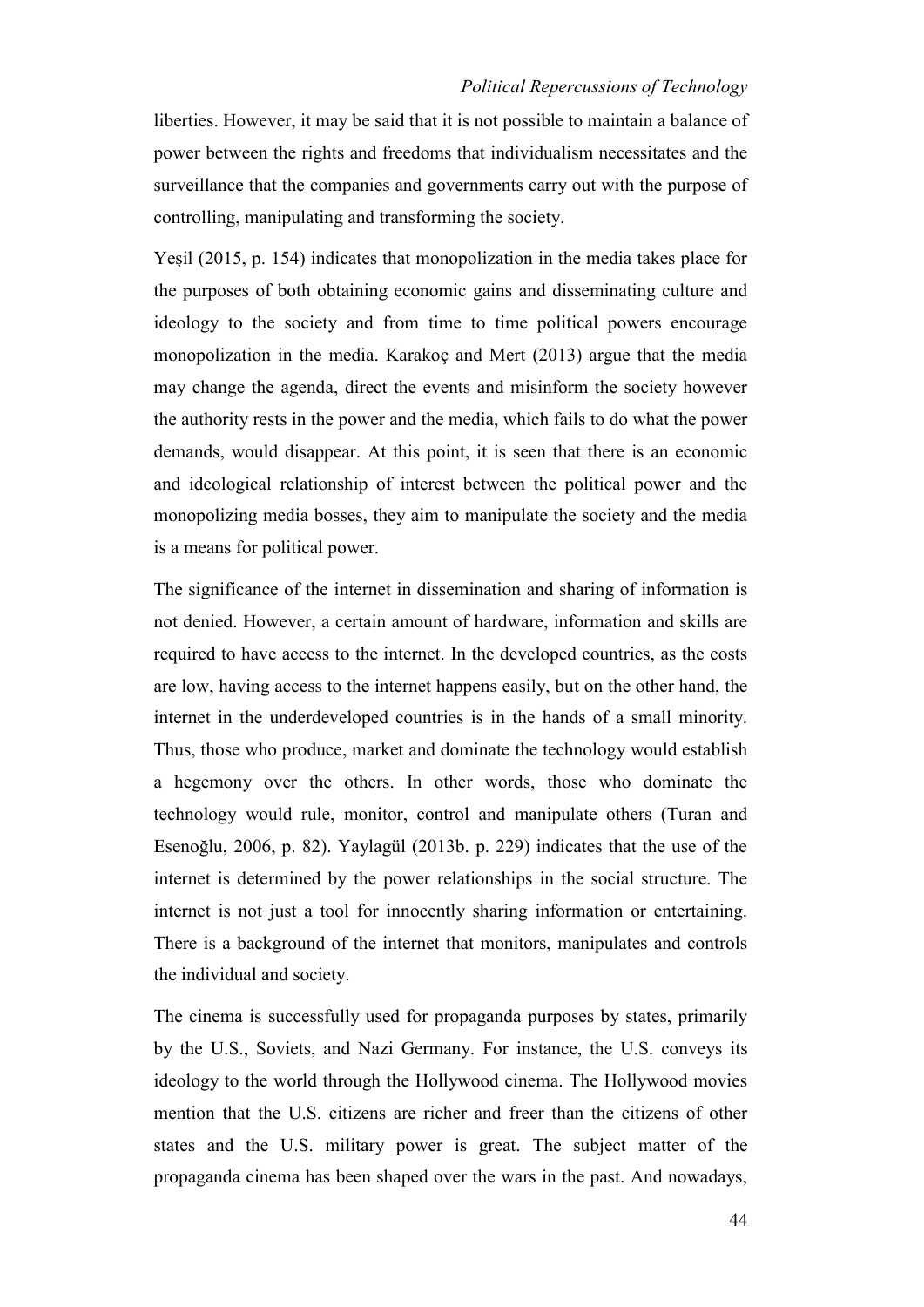the cinemas are shaped by being influenced from the concepts such as culture, social state, equality, terrorism and human rights (Akyıl, 2017, p. 136 - 137). Thus, the widespread impact of the cinema over the masses also continues today. When it is though that each movie has an ideology, the cinema is used by the political power in manipulating and transforming the society.

As a result, the technology is inside our lives alongside with its blessings and troubles. As Freeman and Soete (2003) express, "we may curse it or glorify it, however we can't ignore it." The technology has a reverse side that controls, monitors and manipulates the individual and the society, changes the cultures of societies, enslaves people and transforms them into numerical creatures. The technology has become a means that ensures the continuity of the power of the hegemons. After the description of the individuals through numbers, the hegemonic power may access a lot of or perhaps all information (from the family information to the amount of money in the bank) regarding individuals through the monitoring and control systems by clicking a few buttons. Additionally, that information is archived to be used when needed. The technology is used to limit the freedoms, thoughts and private lives of individuals. It may be said that the society's awareness of this situation, the individuals' thinking through critical perspective while allowing the information which is used regarding them and benefitting from the media and acting accordingly would be an obstacle for the hegemons to achieve their goals or perhaps prevent them.

### **References**

- Akbaş, Z., Babahanoğlu, V. and Çaylı, Ş. (2016). Kapitalist küreselleşmenin Ortadoğu'da sosyo-ekonomik ve politik alana etkileri: İstikrar ve kalkınma için fırsat mı tehdit mi? [The Effects of the Capitalist Globalization in the Middle East on the Socio-economic and Political Realms: An Opportunity or a Threat for Stability and Development?] *Düzce Üniversitesi Sosyal Bilimler Enstitüsü Dergisi, [Journal of Düzce University Institute of Social Sciences*], 2, pp. 86-108.
- Aksoy H. H. (2014). Enformasyon ve bilişim teknolojilerinin tarihsel konumuna dair. [Regarding the Historical Position of Information and Information Technologies]. *Eleştirel Pedagoji, [Critical Pedagogy],* 33, pp. 17-18.
- Aksoy, H. H. (2017). Teknoloji üzerine düşünmek, [Thinking About Technology] Aksoy, H. H. (Ed.). In: *Teknoloji üzerine düşünmek:*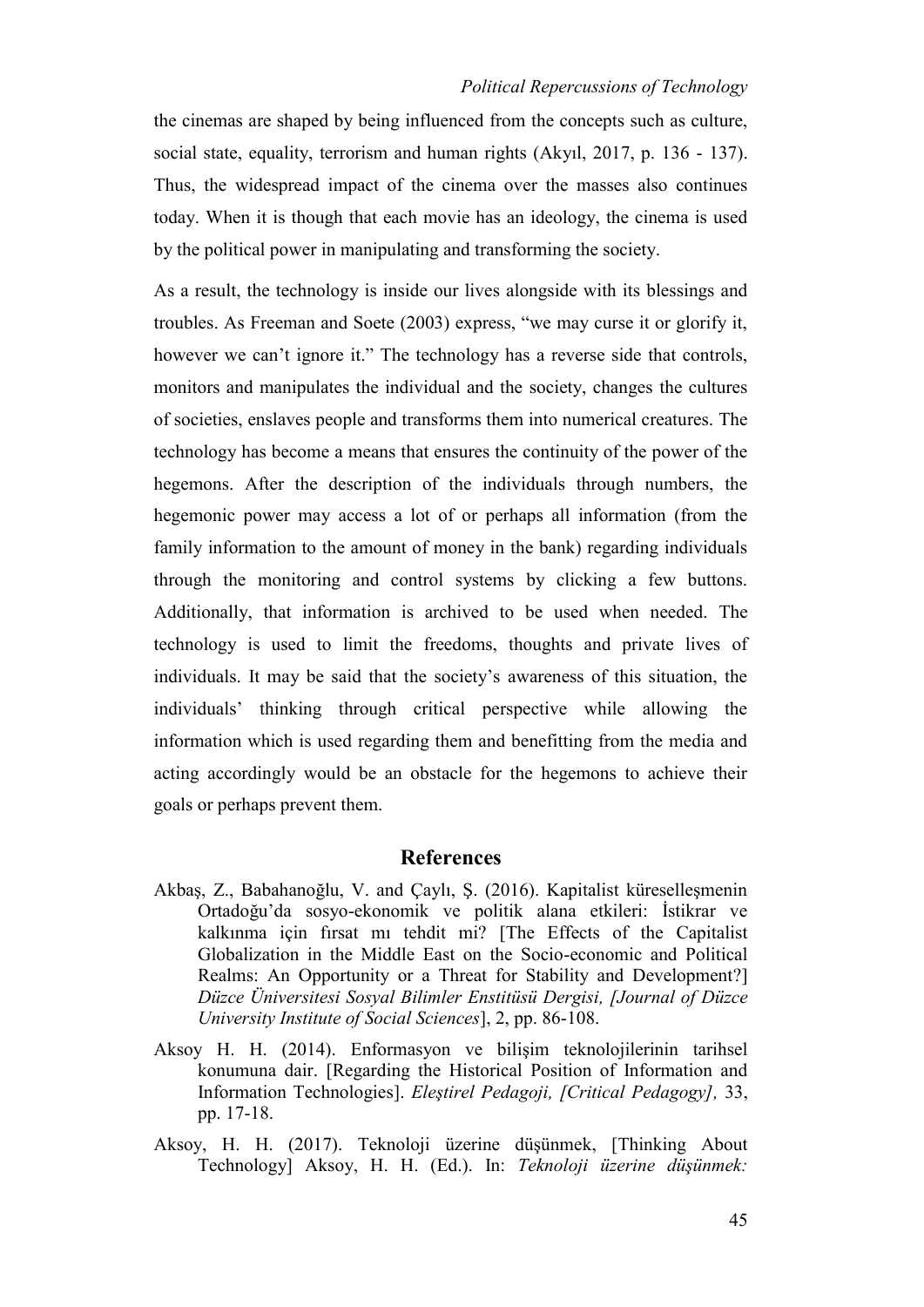*Yazarlar seçkisi, [Thinking about Technology: Anthology of Writers]*, pp.1-10. Ankara: Ankara University Publications.

- Akyıl, L. (2017). Uluslararası ilişkilerde algı yönetimi aracı: Propaganda sineması. [A Means for Perception in International Relations: Propaganda Cinema]. *Uluslararası Disiplinlerarası ve Kültürlerarası Sanat, [International Journal of Interdisciplinary and Intercultural Art],* (2), pp. 129-139.
- Baudrillard, J. (2008). *Tüketim toplumu. [Consumer Society].* Istanbul: Ayrinti Publications.
- Bradbury, R. (1953/2012). *Fahrenheit 451.* (Translated by Z. Kayalıoğlu and K. Kayalıoğlu). Istanbul: Ithaki.
- Castells, M. (2006). *Enformasyon çağı: Ekonomi, toplum ve kültür (İkinci Cilt: Kimliğin gücü). [The Information Age: Economy, Society and Culture, Second Volume: The Power of Identity]* [Translated by E. Kılıç]. Istanbul: Istanbul Bilgi University Publication.
- Demirhan, Y. (2011). Devlet ve teknoloji ilişkisinin boyutları. [Dimensions of the Relationship between State and Technology]. *Kamu yönetimi ve teknoloji, [Public administration and technology]* (In: 1st Edition), pp. 343-360. Ankara: TODAİE.
- Erdoğan, İ. (2006). Kurtlar Vadisi Irak: Eski-göçebe Kabil'in yeni-emperyalist Habil'den öç alışı. [Kurtlar Vadisi Irak: The Avenge of the Old Nomadic Caine from the New Imperialist Abil]. *İletişim Kuram ve Araştırma Dergisi,* [*Communication Theory & Research], 22*, pp. 71-136.
- Foucault, M. (2012). *İktidarın gözü seçme yazılar 4*. (3. Basım). (Çev. I. Ergüden). [Eye of power selected writings four] (Third Edition). (Translated by I. Ergüden). Istanbul: Ayrınti Publications.
- Gandy Jr, O. H. (1989). The surveillance society: information technology and bureaucratic social control. *Journal of Communication, 39(3)*, 61-76.
- Girgin, A. (2002). *Uluslararası iletişim. [International Communication].* İstanbul: Der Publications.
- Güçhan, G. (1993). *Sinema-toplum İlişkileri. [Relations between the Cinema and Society]*. Eskişehir: Anadolu University Faculty of Communication Sciences Publications.
- Hazar, N. (2012). *Bilim ve teknolojinin uygarlıklar ve dış politika üzerindeki etkileri-Bilim ve teknoloji diplomasisi. [The Effects of Science and Technology on Civilizations and Foreign Policy – Diplomacy of Science and Technology]*. Ankara: Karınca Publications.
- Heidegger, M. (1954/1998). *Teknik ve dönüş*. *[Die Technik und Die Kehre]* (Translated by N. Aça). Ankara: Bilim ve Sanat Publications.
- [http://www.antoniocasella.eu/nume/Lyon\\_oxford\\_handbook\\_2009.pdf](http://www.antoniocasella.eu/nume/Lyon_oxford_handbook_2009.pdf) Accessed on: 15.03.2019.
- Huxley, A. (1932/2014). *Cesur yeni dünya.* [Brave New World] (Translated by Ü. Tosun). Istanbul: Ithaki.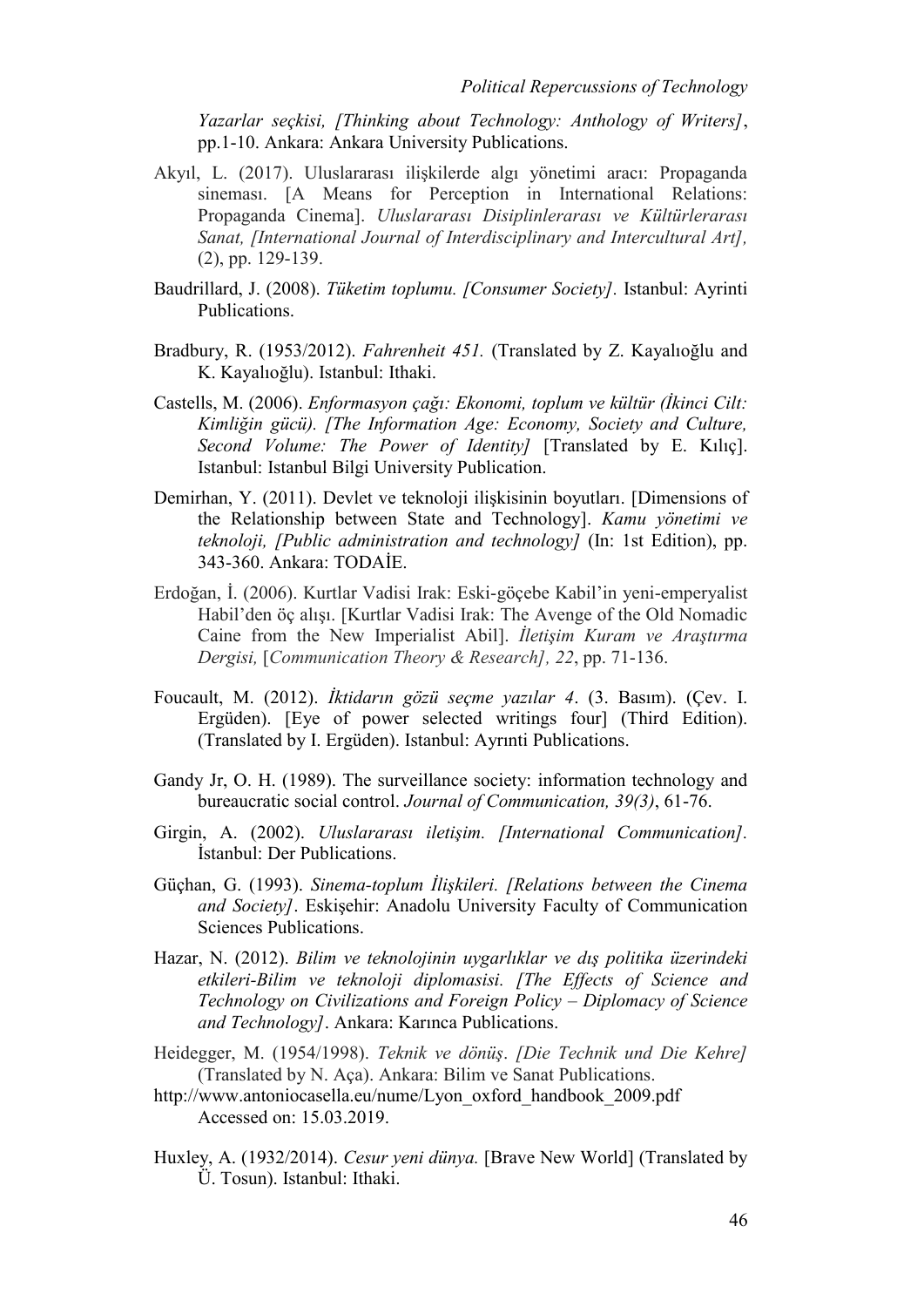- Karakoç, E. and Mert. A. (2013). Sinemada siyasal iktidar, ideoloji ve medya üçgeni: Wag the dog filminin incelenmesi. [The Triangle of Political Power, Ideology and Media in Cinema: An Analysis of the Movie Titled "Wag the Dog"]. *Selçuk Üniversitesi Türkiyat Araştırmaları Dergisi, [Selçuk University Journal of Studies in Turcology], 1*(34), pp. 279-297.
- Kardeş, M. E. (2014). Bourdieu'nün "Politik Alan" Kavramı ile Politik Felsefenin İlişkisi. [The Relationship between Bourdieu's Concept of "Political Sphere" and Political Philosophy]. *Kutadgubilig Felsefe-Bilim Araştırmaları Dergisi, [Kutadgubilig Journal of Studies in Philosophy-Scholarship],* 26, pp. 169-184.
- Lida, Y. (2008). Technological panopticon and totalitarian imaginaries: The "War on Terrorism" as a national myth in the age of real-time culture. https://www.nodo50.org/cubasigloXXI/congreso04/lida\_180404.pdf Accessed on: 25.05.2018.
- Lyon, D. (1994). *The electronic eye: The rise of surveillance society*. Minneapolis: University of Minnesota Press.
- Lyon, D. (2003). Surveillance technology and surveillance society. Misa, T. J., Brey, P., and Feenberg, A. (Ed.). In: Modernity and technology, pp. 161- 183. The MIT Press.
- Lyon, D. (2010). Surveillance, power and everyday life. *In Emerging digital spaces in contemporary society*, pp. 107-120.
- Orwell, G. (1949/2004). *1984.* [Nineteen Eighty-Four] (Translated by N. Akgören). Istanbul: Can Publications.
- Özkan, A. (2006). Küreselleşme sürecinin medya ve kültür üzerindeki etkileri. [The Effects of Globalization Process on the Media and Culture]. http://www.tasam.org/Files/Icerik/File/kuresellesme\_surecinin\_medya\_v e\_kultur\_uzerine\_etkileri\_940a2a6b-256d-4b82-bbe0-b9a27c4280ab.pdf Accessed on: 03.05.2018.
- Richards, N. M. (2012). The dangers of surveillance. *Harvard Law Review,* 126, 1934-1965.
- Soros, G. (2004). *Açık toplum, küresel kapitalizmde reform.* [Open Society, Reforming Global Capitalism] (Translated by D. S. Ozturk). Istanbul: Truva Publications.
- Sucu, İ. (2011). Gözetim toplumunun karşı ütopya yüzü: İktidar güçleri ve ötekiler. [Counter Utopian Aspect of Surveillance Societies: The Forces of the Power and Others]. *Atatürk İletişim Dergisi, [Journal of Atatürk Communication], 1*(2), pp. 125-140.
- Tağ Kalafatoğlu, Ş. (2015). Toplumsal hareketler ve politik oluşumlar bağlamında yeni medya aracılığıyla politik aktivizm. [Political Activism through the New Media in the Context of Social Movements and Political Formations]. *Sosyal Bilimler Araştırmaları Dergisi, [Journal of Social Sciences Research], 5*(11), pp. 126-145.